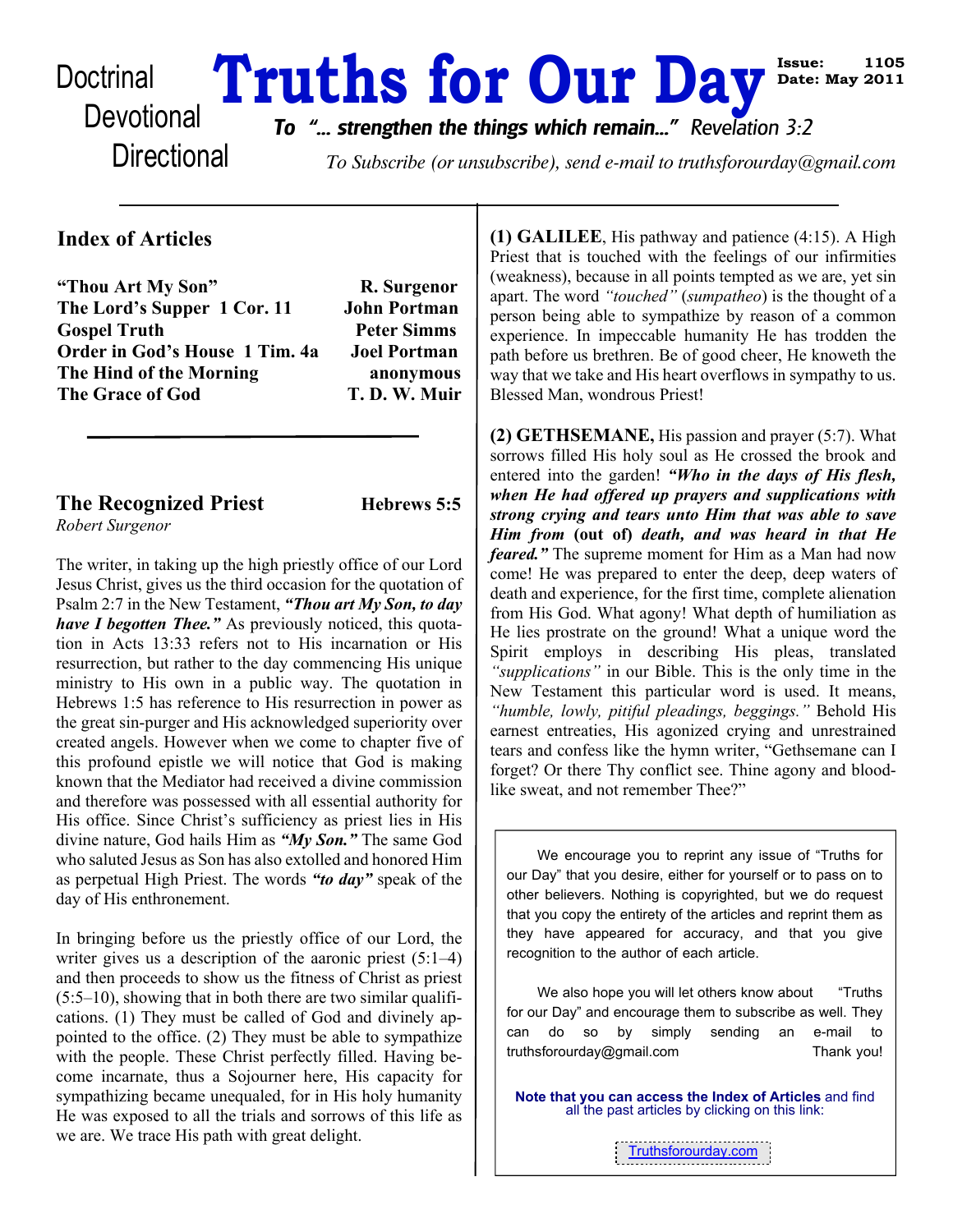**(3) GOLGOTHA, then GLORY**, His propitiation, perfecting and priesthood (5:8–10). *"Thou art My son, today have I begotten Thee"* (verse 5). God publicly and formally owns Him as the incarnate Son, perfectly fitted officially by reason of His experience (verse 8) to commence His unique priestly ministry. God not only announces the priesthood of Christ in the Psalm 2:7 quotation, but He also, in verse 6, proclaims the Kingship of His Son in the Psalm 110:4 quotation which links itself to the quotation from that very Psalm in Hebrews 1:13. Thus the priestly and royal features of the Messiah are combined. In all of Israel's history, high priesthood was never combined with the kingship. No king ever entered the holiest of all, but our blessed Lord has risen from the abyss (Rom. 10:7 R.V.) and passed through the heavens right into the immediate presence of God to commence a far greater priestly ministry than Melchisedec or Aaron and his successors ever experienced. God salutes Him, *"Thou art My Son, to day have I begotten Thee." "Seeing then that we have a great high priest … let us therefore come* (draw near) *boldly* (with confidence) *unto the throne of grace, that we may obtain mercy, and find grace to help* **(us)** *in time of need"* (in the nick of time) (4:14, 16). The help that will alleviate the need of the moment is readily available. In our sojourn, how often moments of extreme temptation assail us, but how good to know that immediate help from the throne is available to overcome. *"Let us therefore come boldly,"* meaning, *"Let us draw near with liberty,"* which is in the present tense, indicating that the privilege is always available. "Ah! whither could we flee for aid, when tempted, desolate, dismayed. Or how the hosts of hell defeat, had suffering saints no Mercy-seat?" Thank God brethren for One who bears gently with us (5:2 R.V.), who is full of sympathy for us, and who can meet our need immediately, no matter what the circumstances might be.

Robert Chapman of Barnstaple, a great friend of the late George Muller of Bristol, was once asked, "Would you not advise young Christians to do something for the Lord?" "No," was the reply, "I should advise them to do **everything** for the Lord."

#### **The Lord's Supper 1 Cor. 11:23-34** *John H. Portman*

The Corinthians expected praise for their meeting together to remember the Lord in His Supper but Paul says it is not praise they deserve but censure. This will be brought out later in verses twenty seven and following. God had already shown that He was not pleased with the mere outward performance of a sacrament but was rather concerned with the motives of their hearts.

Beginning at verse twenty-three, Paul corrects their misconception of the Lord's Supper by giving them the revelation of the manner in which it should be observed. This is the earliest Scripture record of what Christ did in instituting the Supper. Paul was not one of the eleven with Christ in the Upper Room; neither did he learn from them: he received this directly from the Lord by revelation. It is argued that the preposition "apo" (of) means more remote than direct transmission, whereas "ek" (from) is direct. But as Godet shows, it is direct revelation because of the emphatic pronoun, "ego" (I) which would have no point otherwise, and the use of "ek" (from) in the verb; also we note the fact that "apo" is often used of a near source in Paul's writings.

*"That which also I delivered unto you"* shows that the Corinthians had received instruction in the right use of the Supper, but like all flesh, soon departed from it. They were like the Catholics of today who care more for the outward symbol than for the teaching behind it and the spiritual communion with the Lord.

*"In the same night in which He was betrayed"* should solemnize those who come to the table. There is a direct reference here to Christ's suffering on the cross of which this service should speak to our hearts. If it does not do this, it is of no benefit but rather a harm and is not to us the Lord's Supper

In the twenty-fourth verse we do not find the word for *"broken"* in the critical MSS. It was probably supplied later in some copies to complete the bare thought of "huper humon" (for you). The bread was broken but the body was not (Jn. 19:36).

One could easily get into a doctrinal discussion of the Real Presence of the body of Christ. This subject has divided Christians but is foreign to the scope of this paper. As 1ronside puts it, we do believe in the real presence in Spirit of our blessed Lord, but we do not believe that He passed His actual body among the disciples. The body of Christ was standing before them and the glorified body was not yet His, so it seems logical to make the words symbolical. A glorified body does not have blood (1 Cor. 15:50).

The bread speaks of Christ's body and the wine of His blood. Thus the Supper takes us directly to Calvary where He suffered and died for our sins. Apart from this there is no basis for the memorial. Yet the Supper is peculiarly in remembrance of the Savior. "This do in remembrance of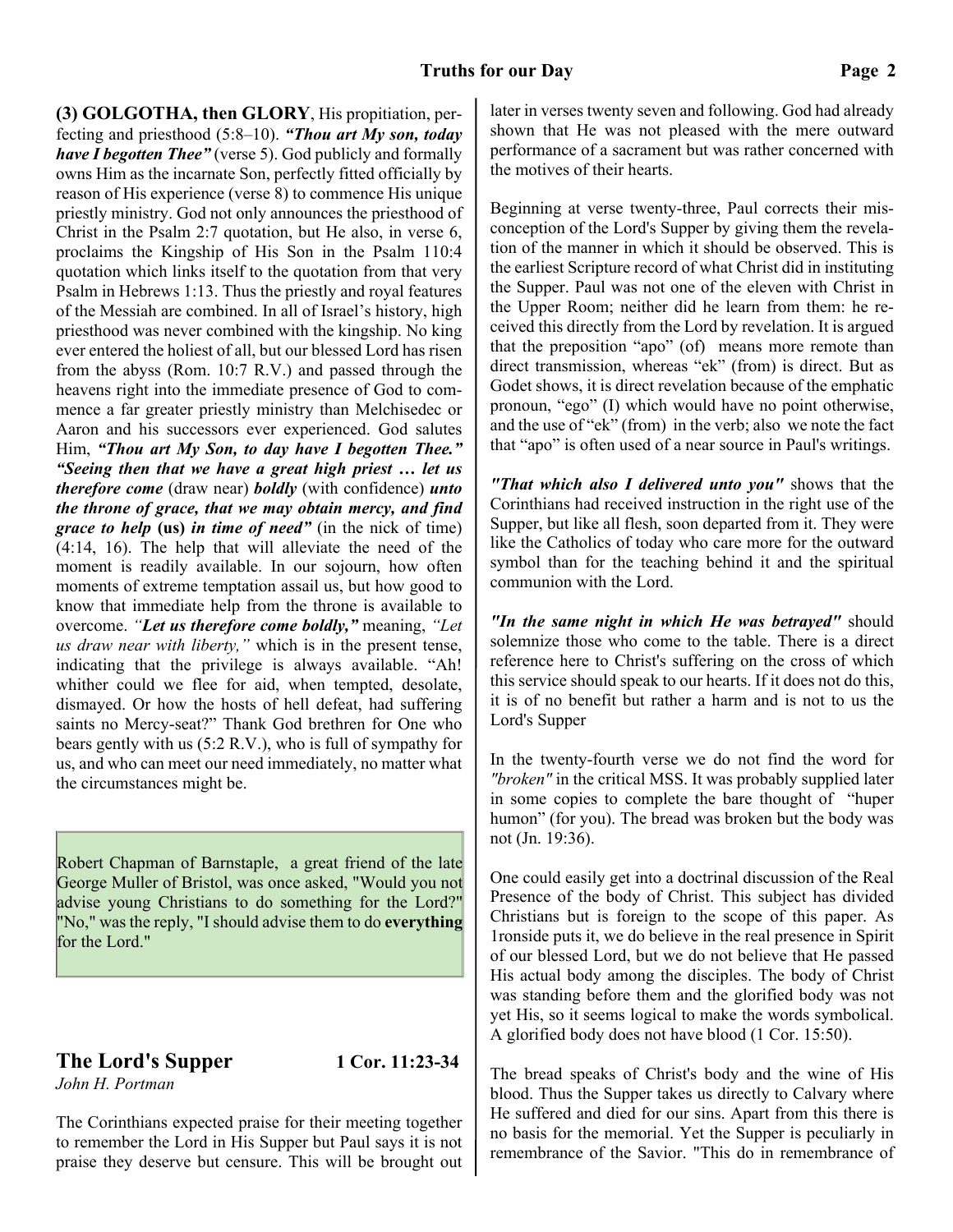me" speaks of a Person, not only a work. The Supper is a memorial, and believers gather around the emblems for the purpose of remembering Him. These words are twice repeated (vs. 24 and 25); each element is a symbolic partaking of Christ (Jn. 6:51, 55). *"After he supped"* means after the Passover feast. Luke 22:20 is a parallel passage which speaks of both the old feast and the new ordinance. Judas was present for the first but went out before the Supper was instituted.

*"The new covenant in my blood"* is a reference to the fact of Christ's death being the basis for a new ground on which men would stand (Rom. 3:25; 5:9,10). The old covenant was dedicated with blood; so also the new (Heb. 9:18-23).

The cup of the Passover was the memorial of deliverance from Egypt; the cup of the Supper is the memorial of deliverance through Calvary. Verse twenty six brings out the close connection between the Supper and the Cross. As often as we eat and drink in this manner we show the Lord's death till He come. The important thing is to keep Calvary in our celebration of the Supper.

A better word than *"shew"* is "declare" or even "preach". It is more than to represent or signify (Vincent). It is more than to represent or signify. The word is used of the preaching of the twelve and in many other places where proclaiming is meant. Even the celebration of the Supper, in the very partaking of the elements, is a silent testimony to the death of Christ.

*"Till He come"* – the fact that we have spiritual communion in the Supper shows that the Lord is absent. But these words which limit the ordinance to this dispensation are a testimony to His return. Therefore, every time we take the bread and the wine, we should feel in our hearts that it may be that He will come ere we meet again.

Verse twenty seven begins a section in which Paul teaches self-judgment in connection with the Lord's Supper. Failure to do this was the real error of the Corinthians. They may not have realized the importance of examining themselves before coming to the feast – at least they didn't do it, so the teaching was appropriate for them. Their need is also ours in this day when Communion is so lightly received.

On the other side, a misapprehension of the term "*unworthily"* has kept many believers from the table who should have been there. Unworthily is a term applied, not to the person, but to the state of mind in which he comes. In ourselves we are all unworthy but in Him all are worthy, for all who have received Him are accepted in the beloved (Eph. 1:6). The state of mind one should have in coming to the Table is one of remembrance of His righteousness, His life for our unrighteousness. He is our peace, and having peace in our hearts, we can come to feast spiritually upon Him. The Corinthians were eating and drinking unworthily because they failed to see the unity of the body of Christ (there were divisions among them), and they were not discerning the Lord's body. This will be discussed in verse twenty-nine.

*"Guilty of the body and blood"* is a difficult expression. In Heb. 6:6 we read of crucifying the Son of God afresh and putting Him to an open shame. Perhaps this will link up with that thought. After Christ died on the cross and the Roman soldiers were satisfied of His death, only loving hands ever touched His body. We are taught by this that Christ's body is not an object for scorn or levity among His own. Those who would receive His body do so as His friends and disciples or they put themselves with those who shamefully treated Him and thus crucify him to themselves afresh. One must not come to the Table without recognizing in his heart that Christ made one sacrifice for his sin and needs to die no more.

Some might be alarmed by the warning of this verse and refuse to take of the Supper through thinking the penalty so great that they would better stay away. For these, verse twenty-eight was written. The imperatives used in this verse – examine, eat, and drink – do not allow one to think it a mere matter of choice. First one must examine or try his motives and then let him come and take the elements. Certainly one should not come without first having examined himself.

The primary meaning of discerning "diakrino"(discern) is to separate and hence make a distinction, to discriminate (Thayer). After Paul's words in the earlier verses about each man's supper, the natural meaning would be to make a distinction between ordinary food and the elements of the Lord's Supper.

The judgment ("krino") is not eternal perdition ("katakrino"), vs. 32; Rom. 5:16 (Alford, Mitchell). Here the judgment is that elucidated by the apostle in verse thirty.

Many were weak and infirm and some sleep. These are physical visitations on the bodies of saints because of misuse of the Supper. "Arrhostos" (sickly) refers to maladies of any kind, "asthenes" (weak) to cases of debility and continued ill health (Nicoll). Some were chastened with physical suffering of different kinds and some were taken in death. The word "sleep" is always used of Christian death, never of the unsaved. See Heb. 12:5-11 for the purpose in chastening. God cannot allow sin in His household.

There is a difference between the two references to "many".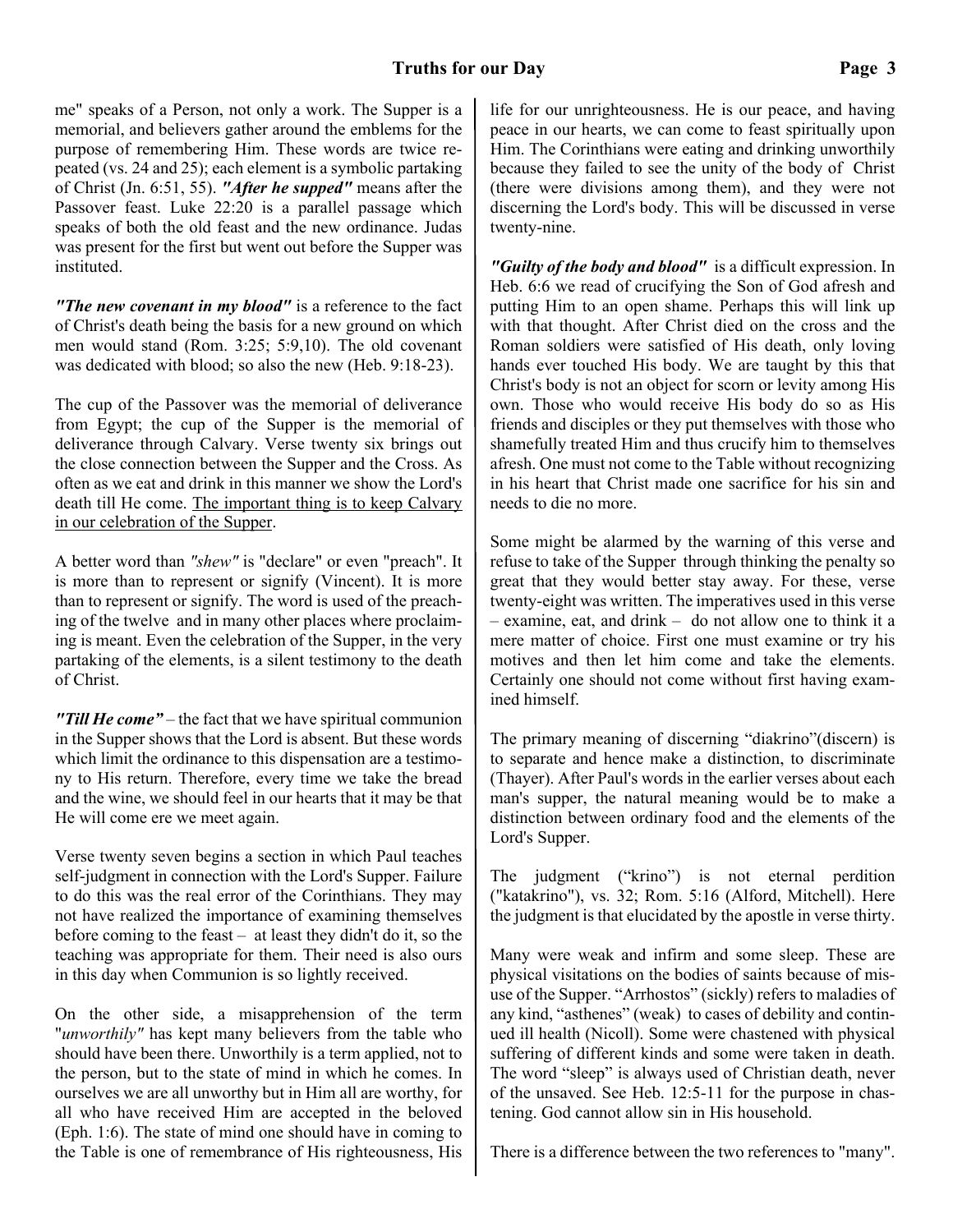One is "polus", and the other "hikanoi". The many ("polus") and the lesser, but sufficient number ("hikanoi"). Not as many were taken in death as were visited with sickness, but there was a sufficient number. Even a few would be too many.

Verse thirty one contains a condition contrary to fact. If they had been judging themselves – but they had not been – they would not have been judged. The same principle is true today. If we would avoid the chastening hand of God we must continually (imperfect tense) be judging ourselves to bring every known sin to Him, who will forgive as we confess (1 John 1:9). This verse teaches an important doctrine, sadly needed today.

Chastening is not necessarily punishment, but it is educational and it is preventative as verse thirty two states. The chastening is really for our good. It is not necessary for us to suffer to pay for our sins because Christ has already paid for every sin, but it is necessary for God to deal with our rebellious natures that we may be made conformable to the image of His Son. We learn that it is not our will but His which is best through His chastening. There is also the judicious side that He must judge us as sons in order that we be not judged with the world. Here the word for perdition () is used, but we are saved from it. This is another verse which shows that God keeps His own unto the end. There will be no Christian (saved soul) in that judgment.

The last two verses of this chapter are in the nature of a conclusion the argument and an exhortation. *"Wherefore"* is a word of conclusion or summation. The Corinthians are told that they should tarry for one another when they come together (to eat). This had been their. trouble and now is to be set right.

The words *"my brethren"* are gracious words when one considers the kind of people to whom Paul is writing. Though sinful, they were still brethren. He does not harshly censure them here but treats them with love. He asks them to tarry – only common courtesy.

Verse thirty four corresponds with verse twenty two. The first part of this verse completes the thought of the preceding one. If a man is hungry, let him eat at home, that ye come not together for judgment. It is better for such a one to eat first at home that he may not fail to be in the proper attitude at the Lord's Table. Judgment here as in verse twenty nine is physical judgment.

*"And the rest"* – Paul never proceeded beyond the *"First of all"* (proton) of verse eighteen. This should have been followed by second and third points. He will speak of the rest of them when he comes. They may be many other matters pertaining to the Table of the Lord. This may also be true. The one does not preclude the other. These other matters are doubtless too delicate or perhaps too insignificant to put in this writing, so he will let them wait for his expected visit.

"Remember the perfections of that God whom you worship, that He is a Spirit, and therefore to be worshipped in spirit and truth; and that He is most great and terrible, and therefore to be worshipped with seriousness and reverence, and not to be dallied with, or served with toys or lifeless lipservice; and that He is most holy, pure, and jealous, and therefore to be purely worshipped; and that He is still present with you, and all things are naked and open to Him with whom we have to do. The knowledge of God, and the remembrance of His all-seeing presence, are the most powerful means against hypocrisy."

-- Richard Baxter

# **THE GOSPEL**

*Peter Simms* 1Tim.1:11; 2 Cor.4:4; 1 Cor.15:1-4

The word "gospel"originally signified in the Greek language "a present (or gospel) given to one who brought good tidings," or, "a sacrifice (a gospel) offered in thanksgiving for such good tidings having come". It was later used to signify the good tidings themselves. (Ungers Bible Dict.)

The word "gospel" is the English translation of the Greek word euangelion, which means good news. The background for this noun is found in the OT where the verbal form, "to bring good news or to announce good news" appears, rather than the noun form. So in Isa. 40:9; 41:27; 52:7; and 61:1, the messenger announces the good news of Israel's redemption from exile.

In addition to this background the NT also reflects a Hellenistic (Greek culture) usage. The Roman proconsul Paulus Fabius Maximus, for example, honored Caesar Augustus by reckoning Caesar's birthday as the beginning of the new year. In doing so, he called Caesar's birthday "good news" (euangelion) for the whole world.

Although the word "gospel" is commonly associated with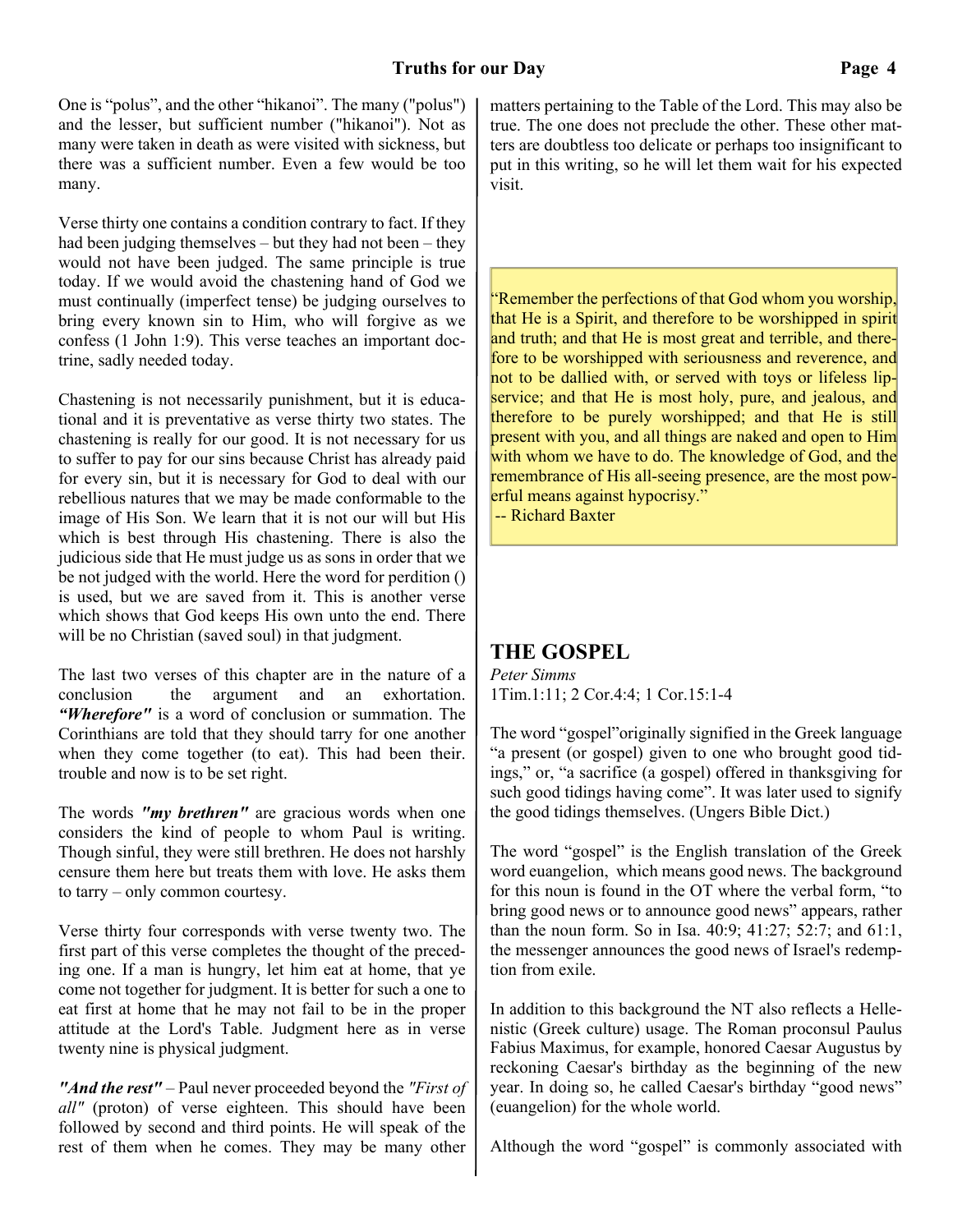the writings of Matthew, Mark, Luke, and John (though John never mentions the word), it is Paul who uses the noun more than any other writer of the NT . On several occasions he employs it without further qualification (Rom. 10:16; 11:28; 1 Cor . 4:15; 9:14, 18), thereby showing that his audience readily understood its content. (Harpers Bible Dict.)

### **Five Unchanging Elements of the Gospel**

#### **1. Its origin "God" Rom.1:1**

*"Paul, a servant* (one who gives himself up to another's will; or a slave with no rights of his own) *of Jesus Christ, called to be an apostle* (a sent one, or a messenger), *separated* (to set aside for a particular task or function) *unto the* **gospel of God.**" This task the apostle accepted from his Lord with a great sense of awe, in that his Master counted him faithful *"I thank Christ Jesus our Lord who has enabled me, for in that He counted* (to hold an opinion Acts 15:19) *me faithful putting me into the ministry***"** (Col.1:11) or as JND translates it, "appointing to ministry Him" 1Tim.1:12; 1 Cor .2:2. This translation really enhances the wonder of the whole issue before us, and should stir our own spirits as servants of Christ. That God should put into our hands the truth of the gospel, which concerns His Son, is to say the very least a great wonder .

#### **2. Its subject "God's Son" Rom. 1: 3**

*"Concerning His Son* (equality of nature, John 1:1-2) *Jesus* (Savior, 1 Tim.1:15) *Christ* (King, Rev.19:16) *our Lord* (sovereign, Rev.19:16), *who was made of the seed of David according to the flesh"* (Son of David, Matt.1:1). It concerns His Son, introducing the truth of the trinity, which leads to the conclusion that the Son is a member of the Godhead, and so He encompasses deity in himself. Here we enter a realm surrounded with mystery (1 Tim. 3:15; Matt. 11:27), and because this is so, we must pray as A W Tozer prayed, "Lord help me to believe, that I may see, and not to see that I might believe". The subject of the gospel, is the Lord Jesus Christ, the Son of God. This being so, we must, at all cost, be true to the identity of His person, as set forth in the Holy Scriptures. To fail here is to destroy the very essence of the gospel. As another has said "If we are wrong about Christ, we can be right about nothing else".

#### **3. Its declaration - "resurrection" Rom.1:4**

*"And declared* (to mark out, determine or define. Cp Acts 17:26,31), *to be the Son of God with power***,** (#1411, Acts 2:22, or by miracles (1411), *according to* (in accordance with, or in a manner conforming with. Cf. Rom.3:5) as (2596); 1 Cor.3:3 as (2596); 9:8 as (2596) *the Spirit of holiness* (here read Ps. 16:10) *by the resurrection* (or because he rose; Lam. Trans) *from* (ek, or out from among) *the dead."* The grand result of the resurrection stated here is

that His prophesied character , and dignity were, by the resurrection, made unmistakably clear . Cf. Ps. 16:10; Acts 13;34-37.

His resurrection forever settles the matter of His identity and claims. To prove His claim fraudulent, all that had to be done was to produce the body of our Lord, and Christianity would have died on the spot. But of course, this was impossible because He bodily rose from among the dead, and was seen by many witnesses. The resurrection is a vital part of the gospel which God has entrusted us with (1 Cor . 15:1-4 by which we are saved, v. 2 ) and if he is not risen we are all still in our sins.

#### **4. Its power - "Salvation" Rom.1:16.**

#### *"For I am not ashamed (2 Tim.1:8) of the gospel of Jesus Christ, for it is the power of God unto salvation, to everyone that believeth."*

The gospel carries its own power when preached in fellowship with, and in the energy of the Spirit of God. What a pity if in our day we weaken it, and rob it of its superlative glory, by diluting it with our own ideas, and seeking to use alien devices to make it effective.

The apostle Paul said *"for our preaching was not in word only, but in power and unction of the HOLY SPIRIT"* 1 Thess.1:5. To the Corinthians he said *"I came among you knowing nothing but Christ and Him crucified"* 1 Cor.2:2. All the modern ideas, and gadgets being used today, are an attempt to make the gospel acceptable, or as some say "sinner friendly". All such efforts generally produce strange children, because as the Lord Jesus taught us, if the soil is not good, the seed will never produce fruit. Man must repent or perish, that is his only option. To tell him otherwise is to preach a strange gospel, and while others are happy to do so, we must never allow ourselves to indulge is such sloppy evangelism.

#### **5. The gospel of the grace of God Acts 20:22-24**

*"To testify* (1263, to make a declaration based on personal knowledge, Luke 16:28; Acts 10:42; 18:5) *the gospel of the grace* (Luke 1:30, favor; 1 Cor .16:3, liberality) *of God."* That man must be, and can only be saved by grace, and not by works, has never been a popular message, and it's steadily becoming less popular . A major reason for this lies in a lack of understanding of what "total depravity" means. However , a study of Ps. 14:1-3; Eccl. 7:20; Rom. 3:10-20 along with John 3:1-8 will go a long way in revealing the hopeless state of man as he is in Adam. If God does not act in grace on his behalf, he will be damned in his fallen state before a Holy God. *"For by grace are ye saved through faith, and that not of yourselves: it is the gift of God: not of works, lest any man should boast"* (Eph.2:8-9). It's true that what we have considered is referring to the apostle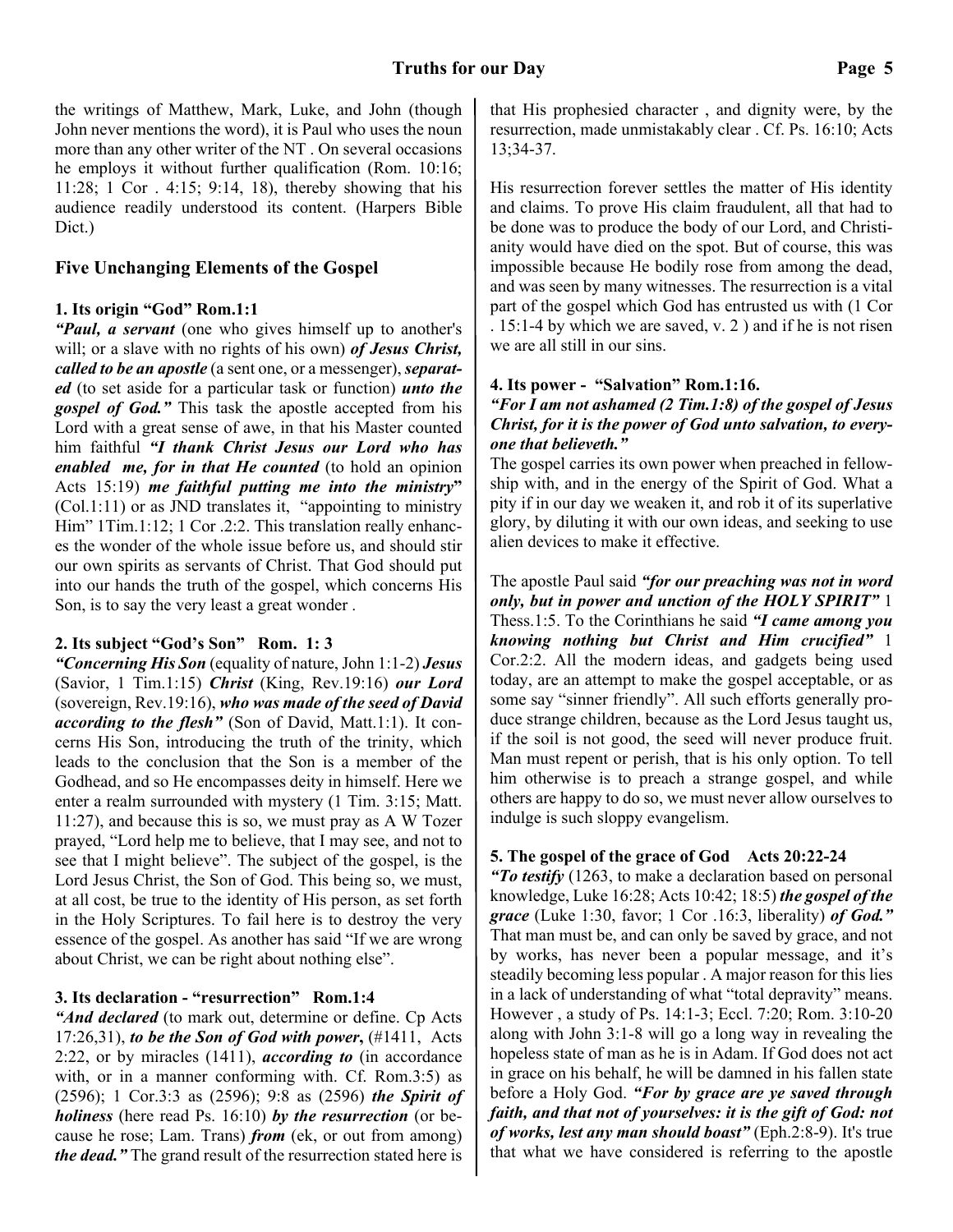Paul, but are we not all to some degree also servants of Jesus Christ our Lord, and as such have also been sent into the world (Mark 16:15) with this glorious message? Just think, my friends, we have been entrusted with a message of such magnitude (Rom. 1:16) that if believed, it can save a person from their sins and eventually, eternal punishment, and at the same time if believed, it will constitute that person forever a son, and heir of God. I often wonder if we really comprehend the awesome nature and character of the message which has been committed to our trust. At this point read 1 Tim. 1:12 again in J N Darby's translation, which I find very challenging.

#### **The Surrendered Life**

Oh, the peace of full surrender! All my joy to do His will! Mine to trust His faithful promise; His the promise to fulfill.

Oh, the glory and the rapture Thus to dwell with Christ the Lord; New delight and wisdom gaining From the study of His Word.

Pleasure's songs no more entice me, Nor the bugle note of Fame; Sweeter far the holy music Of my dear Redeemer's Name.

Oh, the glory and the rapture— Earthly burdens pass away! Stormy winter turns to summer; Lonely darkness into day.—Anonymous

# **Order in God's House 1 Tim. 4 Paul's Warning and Timothy's Work** *Joel Portman*

This chapter actually begins with the conjunction "but", indicating that the following teaching deals with conditions that contrast with the truth maintained and displayed in the assembly (3:15-16). Where truth concerning Christ is maintained and valued, error and evil will always try to attack and undermine it. It seems clear that one purpose of the epistle is to counteract heresy and its effects. Thus, Paul emphasizes the truth and the need to constantly rely on the written Word. It also demands godliness in the believers,

especially in those who are responsible in the assembly. This is always true, not alone in the days in which Timothy served, but also in our day of service. As he was called upon and challenged to labor to maintain right principles (4:11- 16), so are we as we near the end of this age. May God grant us the courage and convictions to do so!

We divide the chapter into three parts:

- 1. Danger of Legal Requirements (4:1-6)
- 2. Determination of the Servant (4:7-10)
- 3. Directives for His Service (4:11-16)

#### **1. Danger of Legal Requirements 4:1-6**

Paul warns of Timothy of Departure in verse 1. This wasn't his opinion, but the Holy Spirit's verdict. We find similar warnings in 2 Tim. 3:1, 2 Pet. 3:3, and Jude 18, so it is certain that this condition will exist. We see it today, though it began after Paul's departure, since it has been constantly working and growing over time. How much more careful should we be in our day, when we see these conditions coming to their full development? Thankfully, he uses the word "some" so that there are those who abide faithful and exercised about truth; however, what great problems can be caused by "some" who operate insidiously in assemblies and subtly seek to suggest false doctrines that would subvert the saints. Brethren need to be vigilant and aware of conditions that exist and the incipient problems that are beneath the surface, often promoted by intelligent men who disguise their true motive from others.

Paul speaks of those who "depart from" or "apostasize" and the form of the verb indicates a deliberate act. Men do not passively submit to wrong teaching or follow it without having a desire for it. These had totally and definitely abandoned the truth that the apostle had taught, and disastrous results followed. Believers should be careful who and what they listen to since, if wrong, it can appeal to a natural mentality tending away from God.

These reveal the **Deadness** of the teachings that come from "seducing spirits" which would be marked by "doctrines (teachings) of demons, thus showing their origin and character. They may be cloaked in pious words and phrases, but he identifies where they originate and what they produce. If one does not submit to the Holy Spirit's teaching, he comes under the influence of seducing spirits. Verse 2-3 indicates the channel by which these teachings come to believers. It is *"through the hypocrisy of men that speak lies branded in their own conscience"***.** The teachings go beyond any Scriptural commands, being from men demonically influenced, and implying that a superiority of spirituality can be attained by celibacy and abstinence from certain foods. This has prevailed in all ascetic societies, be it in Essenes or the teachings of Roman Catholicism, but Paul distinctly states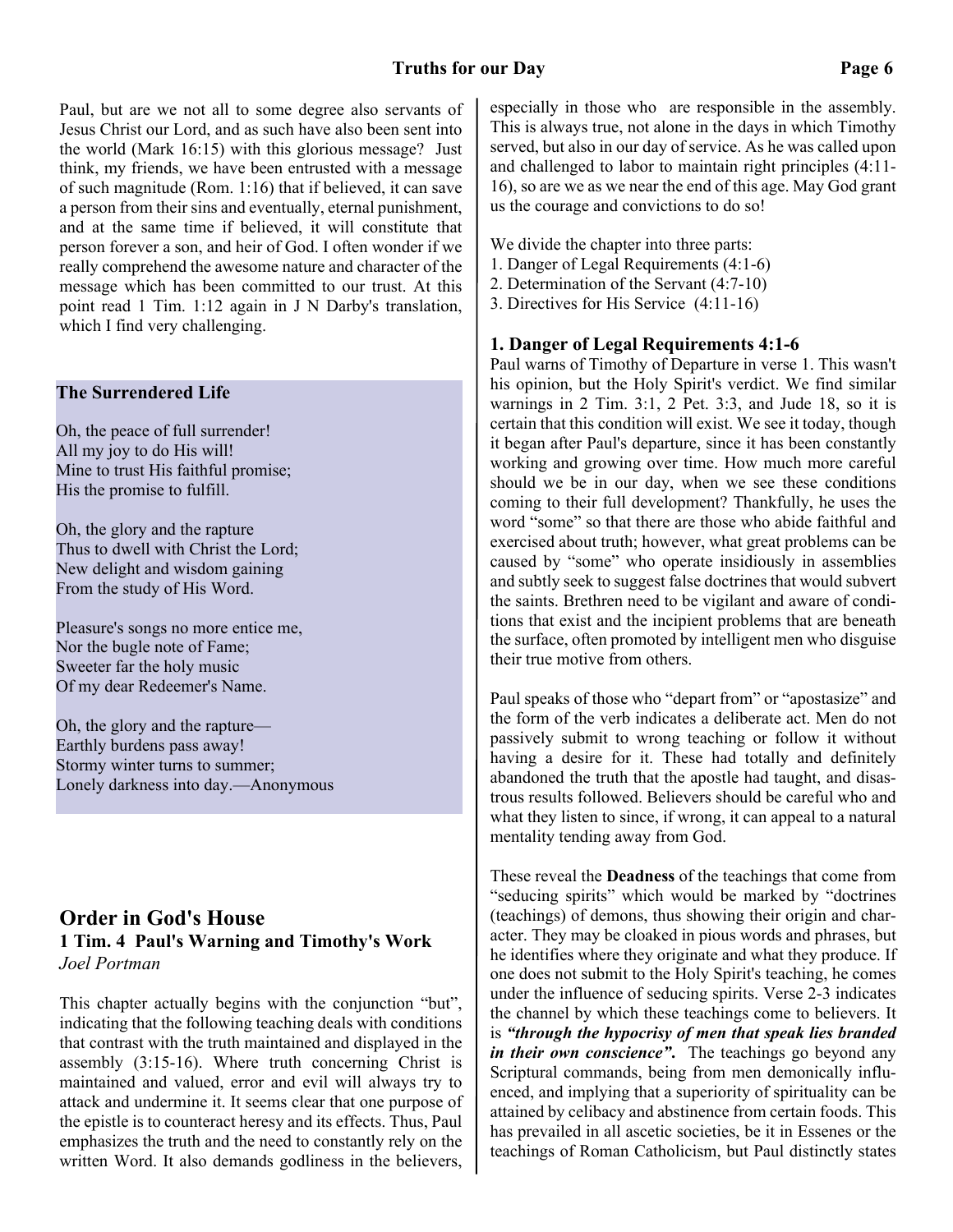that these (marriage and eating food) are *"creations of God"* and are good and not to be refused. They are **Desirable**. Paul, evidently, was not married when he wrote this (1 Cor. 9:5), but made no commands to others (He suggests in 1 Cor. 7:25-28, that in view of the "present distress", or impending trial and opposition, that it would be good to remain single, but that was for a definite reason.) Men would make burdens and put them on men, as the Pharisees did to the people (Mt. 23:4), but this is contrary to God's Word or purpose. These things are to be received, used properly and enjoyed, *"if it be received with thanksgiving".* The act of thanks to God for what He has given sanctifies (makes holy) both marriage and common food. "It gives a sacred value to them as gifts whose source might otherwise be overlooked" (D. Edmund Hiebert, *"First Timothy"*). It is set apart as being received as a gift from God and He is acknowledged as its giver. Prayer before eating is not just a ritual or habit, but it recognizes that God has given it and in so doing, it is set apart to be more than just common or for every-day necessity. Marriage is also put on a higher plane and must be recognized and maintained in a holy atmosphere. For the believer, these represent God's mercy and are seen as part of His provision. The Word of God is involved because it teaches the Source of these mercies that God has given for the good and preservation of mankind. It also gives liberty on the Lord's authority to eat foods forbidden under the Mosaic economy (Mark 7:19 R.V., Acts 10:11-16).

Timothy's work was to remind the believers of these things and to fulfill his responsibility as a servant (deacon) or Jesus Christ. As he had been constantly nourishing himself (present participle) and feeding his own soul on the truth (doctrines of "the faith and the good doctrine", he must now feed others. We learn that only as we feed our own souls and learn the truth of God personally, can we feed and strengthen others. How important it is to constantly be receiving truth from the Holy Spirit for our well-being and then to instruct other believers.

#### **2. Determination of the Servant, 4:7-10**

Refusal of wrong, empty teachings must accompany acceptance of that which is true. Spiritual exercise has a negative as well as a positive aspect. Psalm 1 tells us of the godly man who refuses the walk, the associations, or the fellowship of unbelievers, but then it follows with what he does desire. This characterizes a spiritual walk; turning away from what is contrary to God and seeking that which is true and beneficial. His exercise must be toward "godliness", or living with constant reverence for and earnest desire to please God. It is a consciousness of His presence and an exercise to maintain those conditions that are conducive to that enjoyment. "Exercise" is a word that implies strenuous and determined exertion to attain a goal. It comes from a

word that gives us "gymnasium" and was a place where they stripped off any hindering garments and strenuously exerted themselves physically. We must do the same in our lives, avoiding all that would mar our spiritual growth or usefulness for the Lord, and devoting ourselves continually to that which feeds and strengthens the spiritual in our hearts. Physical exercise has profit and we could all use more of it, but godliness has spiritual results presently and results eternally and thus must have priority for a believer. Seeing the value of godliness will stir our hearts to seek it with all our hearts. Note the six references to godliness in this epistle as it is linked with the man of God; only once is it found in 2 Timothy, and there it is only a "form of godliness"  $(3:5)$ .

Verse 10 indicates that this is a life of labor on our part and suffering of reproach from others (or as other translations give it, "strive, agonize". This is not a life of drifting or indulging worldly ambitions, but rather indicates an inward determination to seek the things above at all costs, whether involving personal effort or the world's opposition. It is because we have *"set our hope"* on the living God, the One who is the Savior of all men in His preserving care as well as potentially in His provision of salvation; but actually and specifically the Savior of those who believe. In His being the Savior of all men, we see that He is acting toward men today, not as a Judge, but as a Savior. As another has put it, "Sinners enjoy this relationship in a limited way, for this God does not cut them down in instant wrath but acts patiently towards them. Believers enjoy this in an unlimited way: they possess life in its blessedness and in its entirety now, and will enjoy it forever." (Jim Allen, *"First Timothy, What the Bible Teaches"*).

*(continued)*

The gospel has nothing to do with entertaining the flesh or relieving the sinner of circumstances that his sin has induced. It has everything to do with declaring the holiness of God, the depravity of the human condition, and of the awful price that Jesus paid to reconcile fallen sinners to an impeccable God. It is a message to sober the frivolous, to humble the proud, to awaken the indifferent and careless ones; a message to break the blasphemer, silence the scoffer, and to cause the sinner to repent. It is a message to prepare new creatures for heaven, not rehabilitate sinners to live more comfortably on the earth or more prosperously in this world.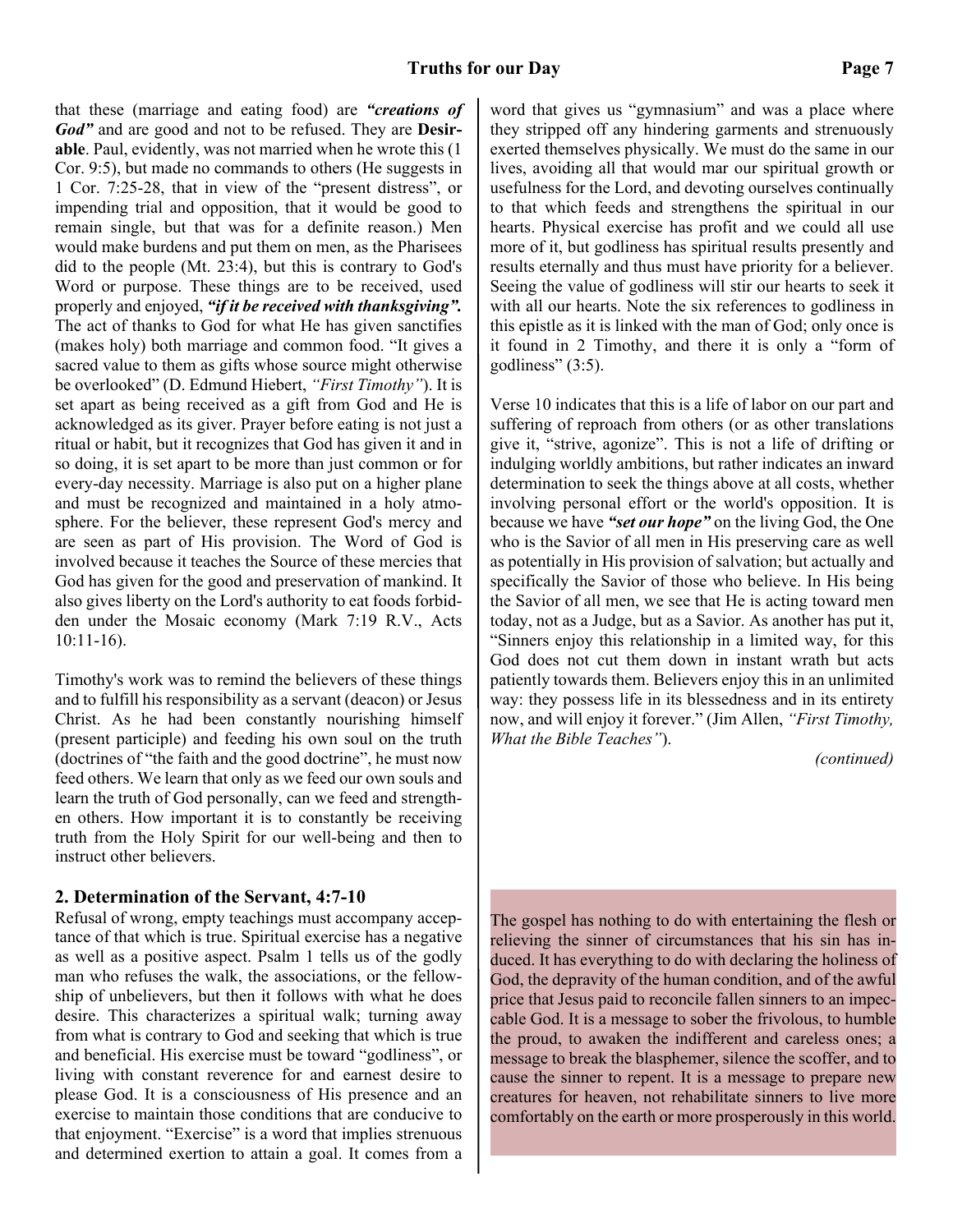# **The Hind of the Morning On the Mountains**

*Anonymous*

It is generally admitted that the twenty-second psalm has particular reference to Christ. This is evident from His own appropriation of the first verse upon the cross—*"My God! my God! why hast thou forsaken Me?"* The title of the psalm is—Aijeleth Shahar, which signifies, a hart, or, "the hind of the morning". The striking metaphors which it contains are descriptive of Messiah's peculiar sufferings. He is the hart or hind of the morning, hunted by the black prince with his hell-hounds—by Satan and all his allies. The "dogs," the "lions," the "unicorns," and the "strong bulls of Bashan," with their devouring teeth and their terrible horns, pursued Him from Bethlehem to Calvary. They beset Him in the manger, gnashed upon Him in the garden, and wellnigh tore Him to pieces upon the cross. And still they persecute Him in His cause and in the persons and interests of His people.

The faith of the church anticipated the coming of Christ, "like a roe or a young hart" with the dawn of the day promised in Eden; and we hear her exclaiming in the Canticles—*"The voice of my beloved! behold, He cometh, leaping upon the mountains, and skipping upon the hills!"* She heard Him announce His advent in the promise—"Lo, I come to do thy will, O God!" and with prophetic eye, saw Him leaping from the mountains of eternity to the *mountains* of time, and skipping from hill to hill throughout the land of Palestine, going about doing good. In the various types and shadows of the law, she beheld Him *"standing by the wall, looking forth at the windows, showing Himself through the lattice;"* and then she sang—*"Until the daybreak, and the shadows flee away, turn my beloved, and be thou like the roe or the young hart upon the mountains of Bether!*" Bloody sacrifices revealed Him to her view going down to the *"vineyards of red wine"*, whence she traced Him to the meadows of Gospel ordinances, where *"he feedeth among the lilies"*—to *"the gardens of cucumbers,"* and *"the beds of spices;"* and then she sang to Him again—*"Make haste"*—or, flee away—*"my beloved! be thou like the roe or the young hart upon the mountains of spices!"*

Thus she longed to see Him, first *"on the mountain of Bether",* and then on the *"mountain of spices".* On both mountains she saw Him eighteen hundred years ago, and on both she may still trace the footsteps of His majesty and His mercy. The former He hath tracked with His own blood, and His path upon the latter is redolent of frankincense and myrrh.

Bether signifies division. This is the craggy mountain of

Calvary, whither the "Hind of the morning" fled followed by all the wild beasts of the forest, and the hunting dogs of hell, summoned to the pursuit, and urged on by the prince of perdition, till the victim, in His agony, sweat great drops of blood, where He was terribly crushed between the cliffs, and dreadfully mangled by sharp and ragged rocks—where He was seized by Death, the great greyhound of the bottomless pit—whence He leaped the precipice without breaking a bone; and sank in the dead sea, sank to its utmost depth, and saw no corruption.

Behold the "Hind of the morning" on that dreadful mountain! It is the place of skulls, where death holds his carnival in companionship with worms, and hell laughs in the face of heaven. Dark storms are gathering there—convoluted clouds, charged with no common wrath. Terrors set themselves in battle array before the Son of God; and tempests burst upon Him, which might sweep all mankind in a moment to eternal ruin. Hark! hear ye not the subterranean thunder? Feel ye not the tremor of the mountain? It is the shock of Satan's artillery, playing upon the Captain of our salvation. It is the explosion of the magazine of vengeance. Lo, the earth is quaking, the rocks are rending, the graves are opening, the dead are rising, and all nature stands aghast at the conflict of Divine mercy with the powers of darkness. One dread convulsion more, one *cry* of desperate agony, and Jesus dies—an arrow has entered into His heart. Now leap the lions, roaring upon their prey, and the bulls of Bashan are bellowing, and the dogs of perdition are barking, and the unicorns toss their horns on high, and the devil, dancing with exultant joy, clanks his iron chains, and thrusts up his fettered hands in defiance towards the face of Jehovah!

Go a little further upon the mountain, and you come to a new tomb hewn out of the rock. There lies a dead body. It is the body of Jesus. His disciples have laid it down in sorrow, and returned weeping to the city. Mary's heart is broken, Peter's zeal is quenched in tears, and John would fain lie down and die in his Master's grave. The sepulcher is closed up and sealed, and a Roman sentry placed at its entrance. On the morning of the third day, while it is yet dark, two or three women come to anoint the body. They are debating about the great stone at the mouth of the cave, *"Who shall roll it away?"* says one of them. "Pity we did not bring Peter or John with us." But arriving, they find the stone already rolled away, and one sitting upon it whose countenance is like lightning, and whose garments are white as the light. The steel-clad, iron-hearted soldiers lie around him like men slain in battle, having swooned in terror. He speaks: *"Why seek ye the living among the dead! He is not here; He is risen; He is gone forth from this cave victoriously."*

It is even so! for there are the shroud, and the napkin, and the heavenly watchers; and when He awoke and cast off His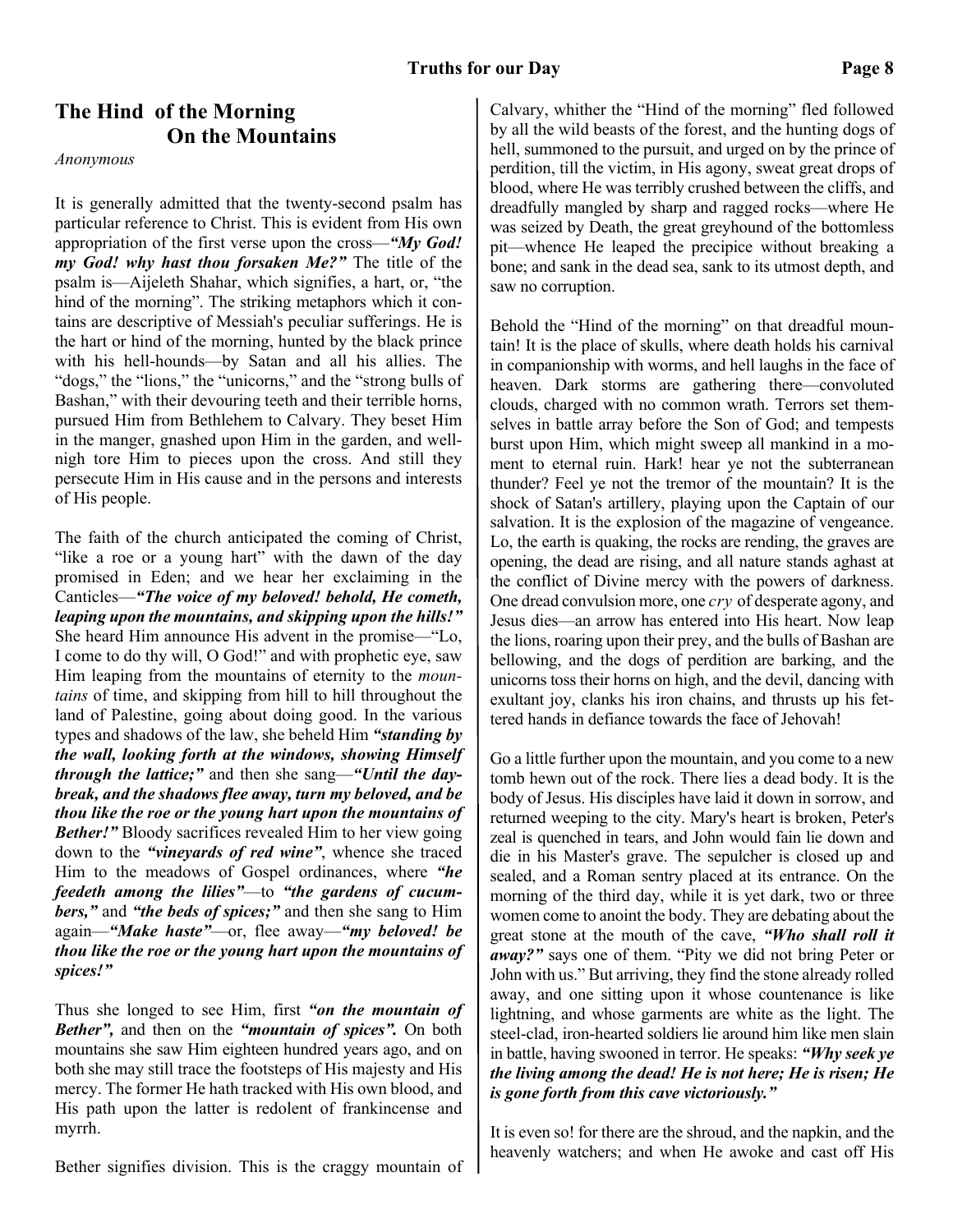### **Truths for our Day Page 9**

grave-clothes, the earthquake was felt in the city and jarred the gates of hell. "The Hind of the morning" is up earlier than any of his pursuers, *"leaping upon the mountains, and skipping upon the hills."* He is seen first with Mary at the tomb; then with the disciples in Jerusalem; then with two of them on the way to Emmaus; then going before his brethren into Galilee; and finally leaping from the top of Olivet to the hills of Paradise; fleeing away to *"the mountain of spices,"* where he shall never more be hunted by the black prince and his hounds.

Christ is perfect master of gravitation, and all the laws of nature are, obedient to His will. Once He walked upon the water, as if it were marble beneath His feet; and now as He stands blessing His people, the glorious form so recently nailed to the cross, and still more recently cold in the grave, begins to ascend like "the living creature" in Ezekiel's vision, "lifted up from the earth", till nearly out of sight; when "the chariots of God, even thousands of angels", receive Him, and haste to the celestial city, waking the thrones of eternity with this jubilant chorus—*"Lift up your heads, O, ye gates! and be ye lifted up, ye everlasting doors! and the King of Glory shall come in!"*

"Whatever keeps me from my Bible is my enemy, however harmless it may appear to be. Whatever engages my attention when I should be meditating on God and things eternal does injury to my soul. Let the cares of life crowd out the Scriptures from my mind and I have suffered loss where I can least afford it. Let me accept anything else instead of the Scriptures and I have been cheated and robbed to my eternal confusion." A. W. Tozer

An idol is anything more important to you than God, anything that absorbs your heart and imagination more than God, anything you seek to give you what only God can give.

# **THE GRACE OF GOD**

*T. D. W. Muir* Read Genesis 28:10 and Genesis 32:22-32

In these two scriptures we have the grace of God manifested to Jacob at the time of his going out, and then again at the time of his return. The beginning and the end of Jacob's life are in marked contrast. Before his going out he is found stealing the birthright; after his return he is found distributing blessing. The grace of God has a powerful effect upon men's lives.

My thoughts were directed to this portion of the Word by Titus 2:11-13 where we have three things that the grace of God does. It brings salvation; it teaches us that *"Denying ungodliness and worldly lusts, we should live soberly, righteously and godly"***,** and it puts us in the attitude of *"looking for that blessed hope, and the glorious appearing of the great God and our Savior Jesus Christ".*

Whether it be in the Old or in the New Testament, God always blesses on the ground of grace. Esau deserved the blessing on the ground that he was the firstborn, but Jacob determined to have it, by right means if possible, if not, then, by wrong; he must have it whether by hook or by crook. Jacob means "supplanter", and it seemed easy for him to do shady things, underhanded things even such as men of the world profess to despise. In this underhanded way he deceived his father and stole his brother's birthright. But sin makes cowards of men, and Jacob was afraid of Esau and fled. As he was fleeing, darkness overtook him and he was brought to a standstill. Who can tell what Jacob's thoughts were as he lay there with a stone for his pillow and a bad conscience as his companion? But at last he fell asleep, and there God met him in richest grace, giving him a vision of a ladder whose top reached to heaven, the bottom on earth where he was. This was no mirage luring and yet evading the traveler; it brought the blessing to his very feet. The Angels, God's messengers to men, ascending and descending, prefigured the coming day when God would make a way for the sinner on earth to the very throne in heaven. A way whereby He could speak, not words of judgment but of grace from that throne; not calling upon Jacob to do something, but telling him what God Himself would do in marvelous grace.

This is what the Gospel is, a message from the full heart of God telling what He in infinite grace has done for the sinner. *"The land whereon thou liest to thee will I give it and to thy seed";* how this reminds us of the words in Titus, *"The grace of God that bringeth salvation".* We admire the kindness and philanthropy of a rich man who, as he sits in his office amidst comforts, sends forth his servants on errands of mercy to the poor and needy. But here it is not sendeth; it is the grace of God that "bringeth" salvation; God in the person of His Son at infinite cost to Himself bringing salvation to you and to me. The man who goes to hell goes there, not because there was no salvation for him but because he refused that salvation, a salvation brought to his very door, *"The word is nigh thee, even in thy mouth, and in thy heart; that is the word of faith which we preach.*